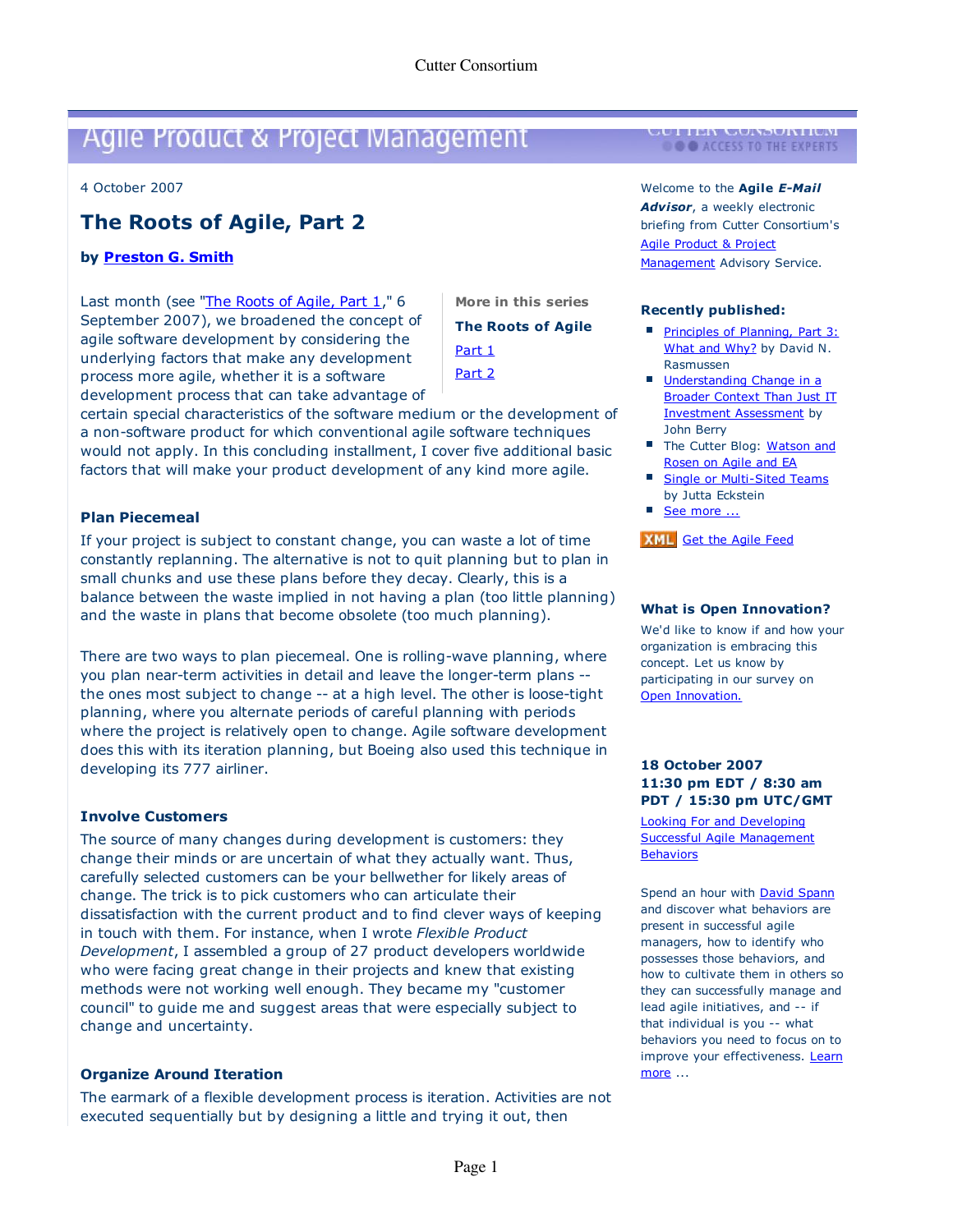proceeding with yet another loop of design-try. As mentioned before, if you proceeding with yet another loop of design-try. As mentioned before, if you knew at the outset exactly what you wanted and knew that it would not knew at the outset exactly what you wanted and knew that it would not change, iteration not only would be unnecessary but probably wasteful. change, iteration not only would be unnecessary but probably wasteful.

However, to the extent that you are not sure what is needed or if needs are However, to the extent that you are not sure what is needed or if needs are likely to change, iteration becomes a powerful tool to actually see where you likely to change, iteration becomes a powerful tool to actually see where you stand in satisfying the customer. That is, iteration provides feedback on stand in satisfying the customer. That is, iteration provides feedback on where you are, which is invaluable in a changing world. All flexible methods where you are, which is invaluable in a changing world. All flexible methods use iteration intensively -- they cannot afford not to. use iteration intensively -- they cannot afford not to.

#### **Preserve Flexibility in Upper Layers Preserve Flexibility in Upper Layers**

Product development processes present a dilemma regarding change: too Product development processes present a dilemma regarding change: too much freedom to change and you have chaos, but too little and you much freedom to change and you have chaos, but too little and you become locked into poor choices. An interesting fact we have learned about become locked into poor choices. An interesting fact we have learned about development processes is that process quality generally comes from doing development processes is that process quality generally comes from doing more basic activities consistently, but flexibility comes from the freedom to more basic activities consistently, but flexibility comes from the freedom to rearrange these activities to meet current needs. rearrange these activities to meet current needs.

Consequently, standardize your basic activities, such as how you run a test Consequently, standardize your basic activities, such as how you run a test and how you analyze its results or how you space components on a printed and how you analyze its results or how you space components on a printed circuit board. Then purposely leave developers the freedom to rearrange circuit board. Then purposely leave developers the freedom to rearrange these basic activities as they proceed. Observe that many development these basic activities as they proceed. Observe that many development processes do poorly here in that they attempt to specify activities in the processes do poorly here in that they attempt to specify activities in the upper layers, for example, by insisting that certain activities be done in upper layers, for example, by insisting that certain activities be done in certain project phases. certain project phases.

#### **Maintain Reserve Capacity Maintain Reserve Capacity**

When change happens in a development project, you will probably have to When change happens in a development project, you will probably have to redesign something and retest it. Consequently, you will need to repeat redesign something and retest it. Consequently, you will need to repeat activities like design and testing frequently on short notice. This may seem activities like design and testing frequently on short notice. This may seem obvious, but many companies do very poorly in keeping such capability obvious, but many companies do very poorly in keeping such capability available for quick response. Instead, they run "lean" by overcommitting all available for quick response. Instead, they run "lean" by overcommitting all resources: labor, equipment, facilities, and management attention. When resources: labor, equipment, facilities, and management attention. When the virtually certain change demands resources, the change must go into a the virtually certain change demands resources, the change must go into a long queue, which destroys responsiveness and thus flexibility. long queue, which destroys responsiveness and thus flexibility.

The solution is straightforward but not always inexpensive. Simply provide The solution is straightforward but not always inexpensive. Simply provide reserve resources in known bottleneck areas that affect flexibility. You can reserve resources in known bottleneck areas that affect flexibility. You can find these bottlenecks and see how detrimental they are by proposing a find these bottlenecks and see how detrimental they are by proposing a change and watching how long the change requires and where it hangs up. change and watching how long the change requires and where it hangs up.

### **In Conclusion In Conclusion**

Whether you are developing software using an established agile Whether you are developing software using an established agile methodology such as Extreme Programming or Scrum or, alternatively, methodology such as Extreme Programming or Scrum or, alternatively, developing semiconductors or footwear using a proprietary methodology, developing semiconductors or footwear using a proprietary methodology, you can make your process more accepting of change by applying the you can make your process more accepting of change by applying the principles I have described. Remember, if you aren't changing, you aren't principles I have described. Remember, if you aren't changing, you aren't innovating. innovating.

I welcome your comments on this Advisor and encourage you to send your I welcome your comments on this *Advisor* and encourage you to send your insights on agile project management in general to me at insights on agile project management in general to me at comments@cutter.com. comments@cutter.com.